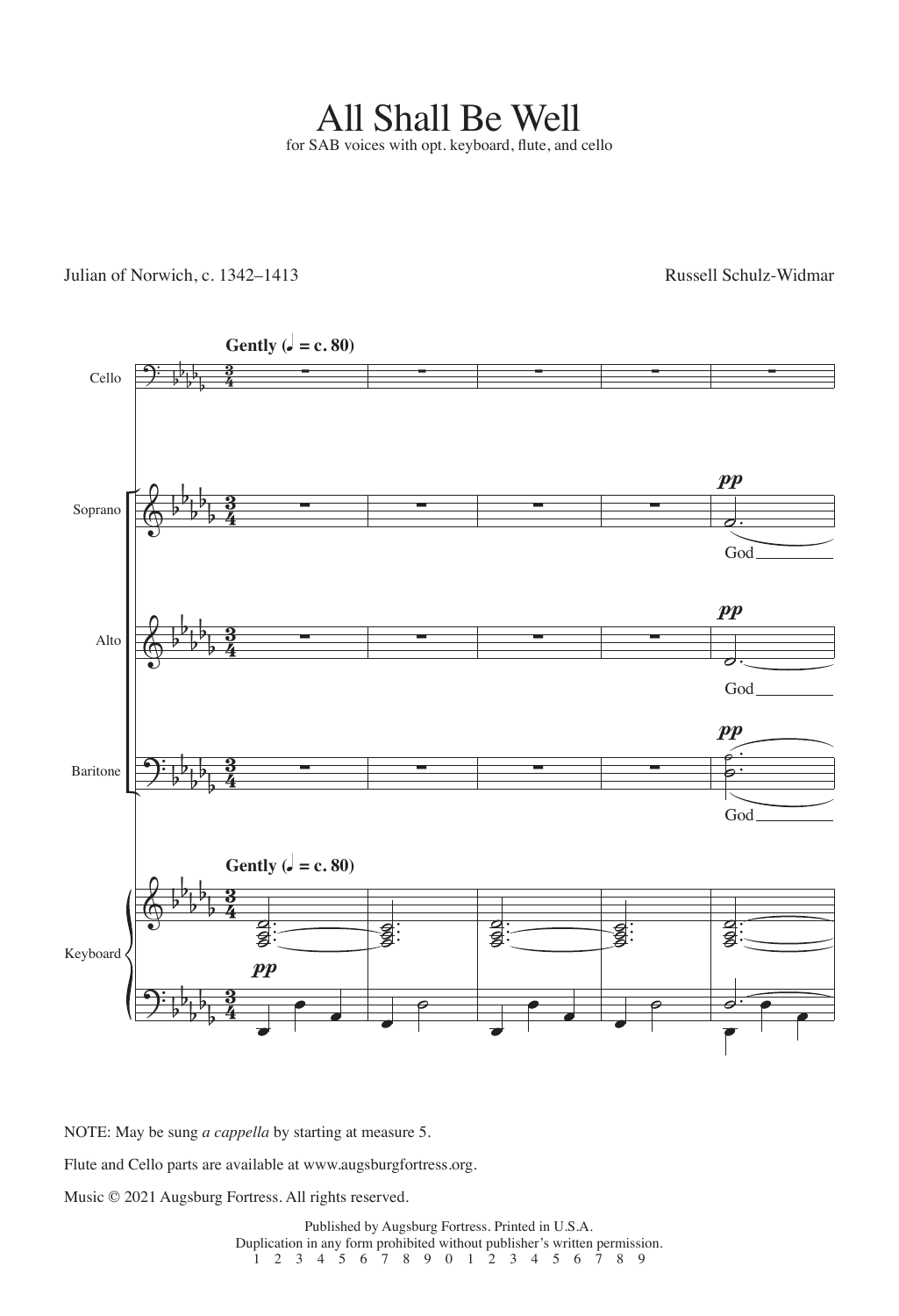

ALL SHALL BE WELL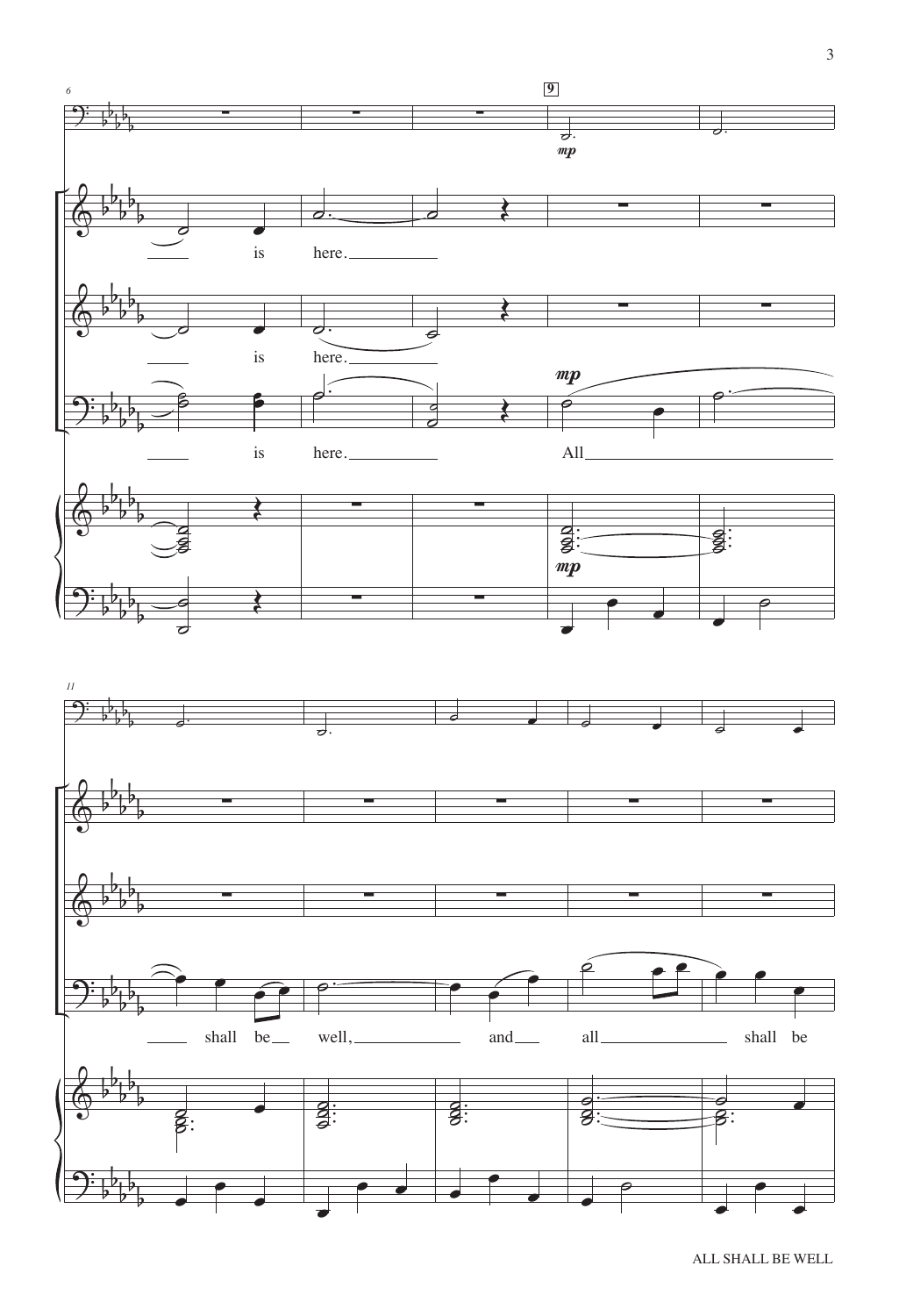

œ

 $\overline{\cdot}$ 

œ

œ

œ

œ

˙

œ

œ

œ

 $\Theta$ 

b b b b b

4